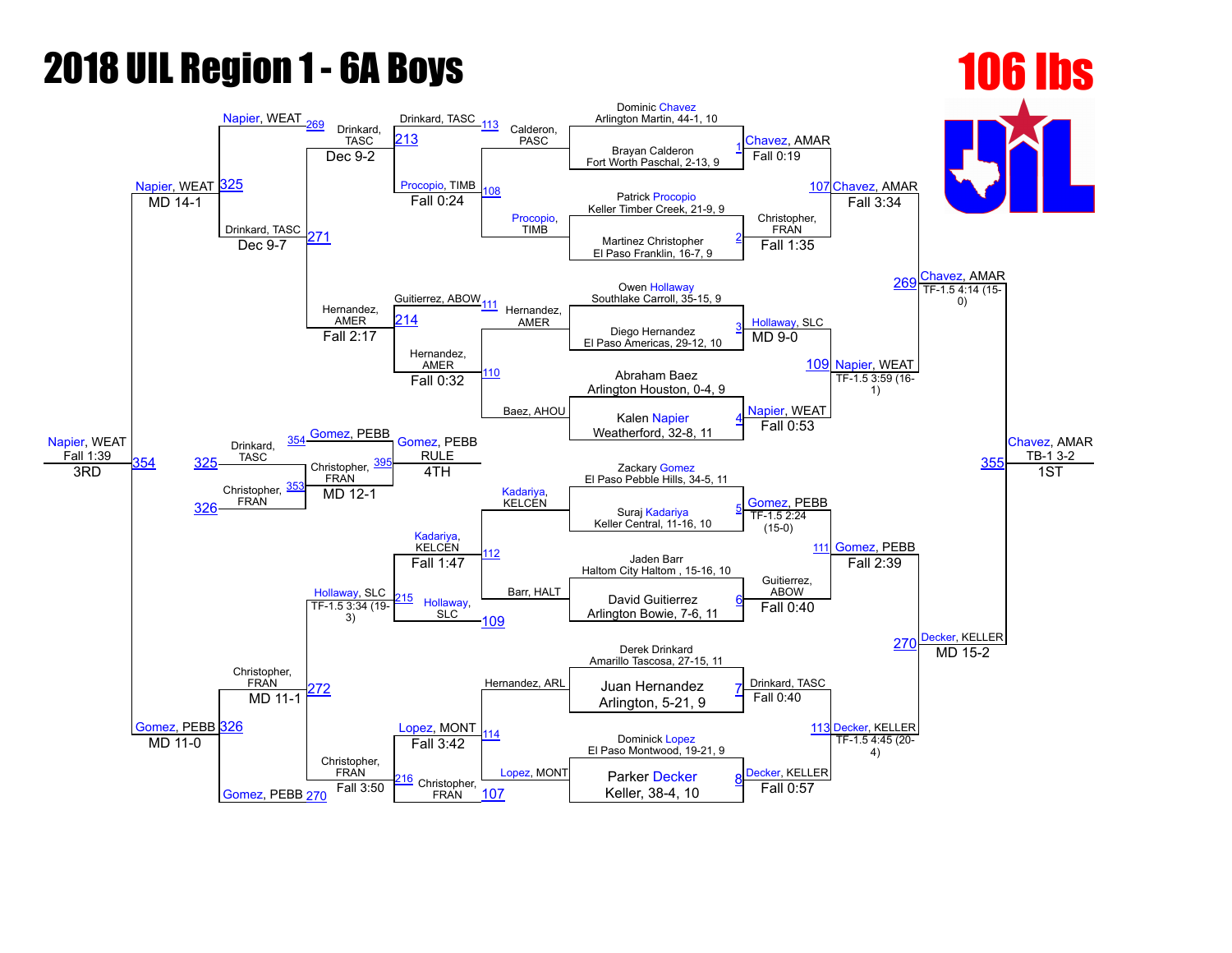## **2018 UIL Region 1 - 6A Boys 113 lbs**

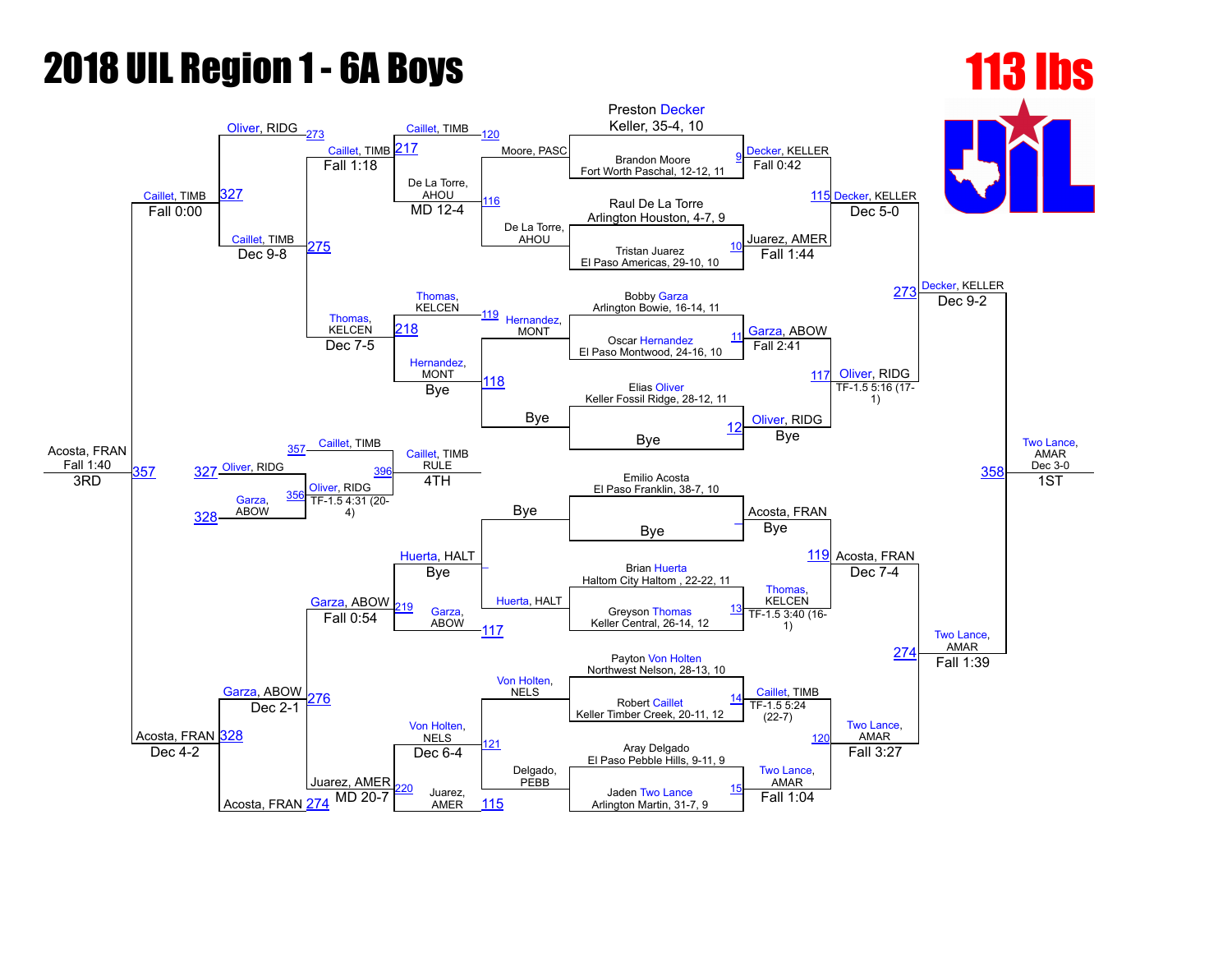## **2018 UIL Region 1 - 6A Boys 120 lbs**

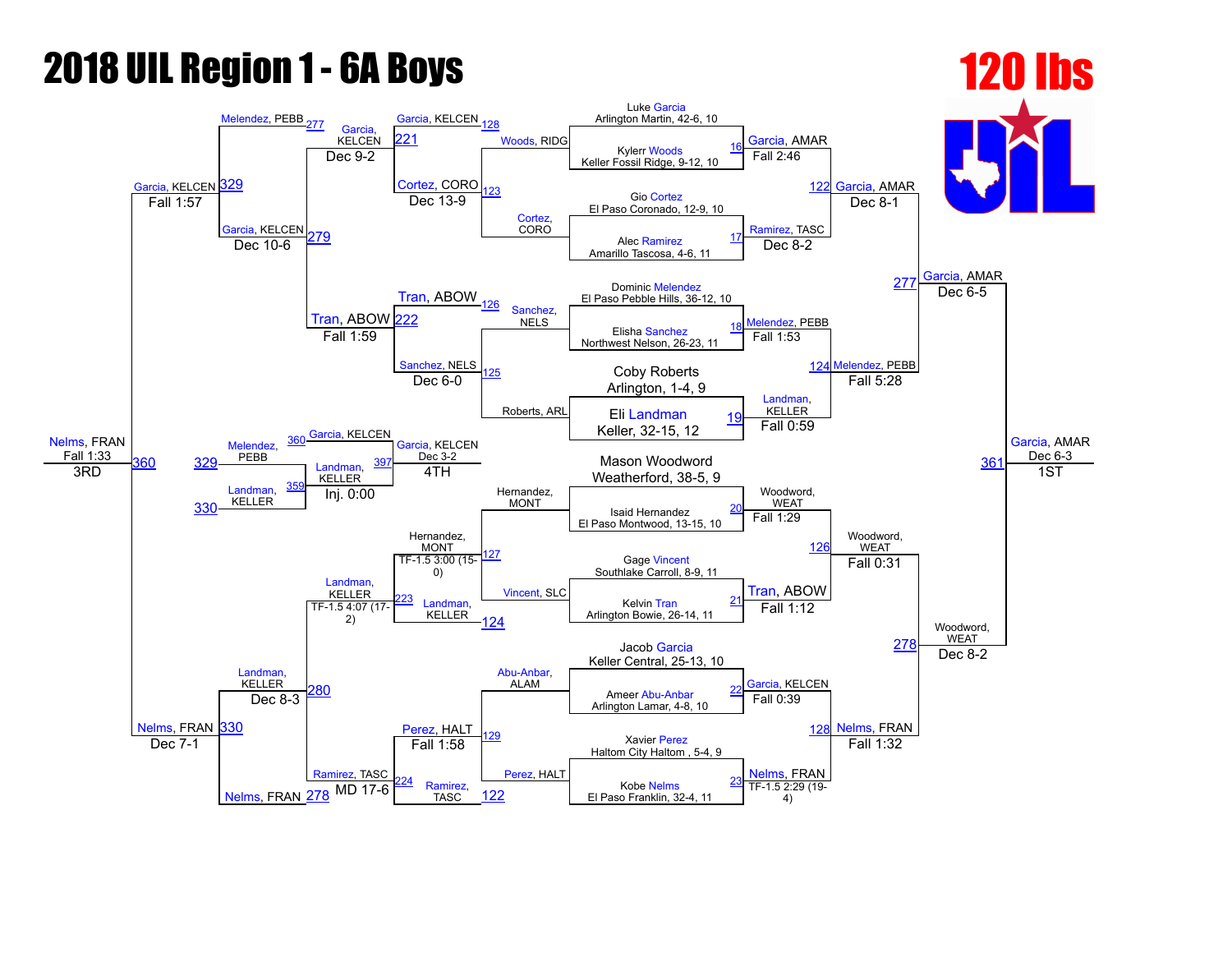## **2018 UIL Region 1 - 6A Boys 126 lbs**

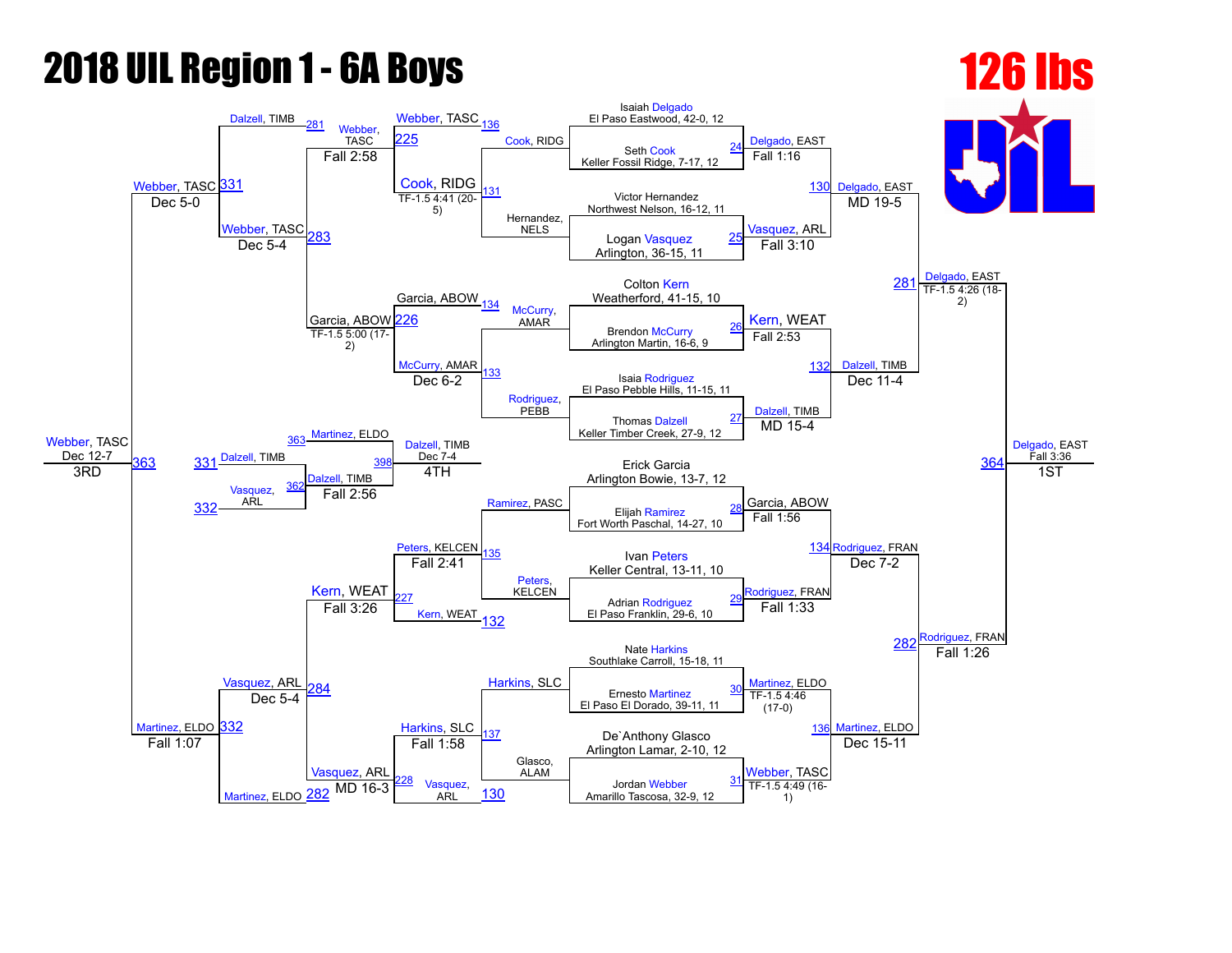#### **2018 UIL Region 1 - 6A Boys 132 lbs**

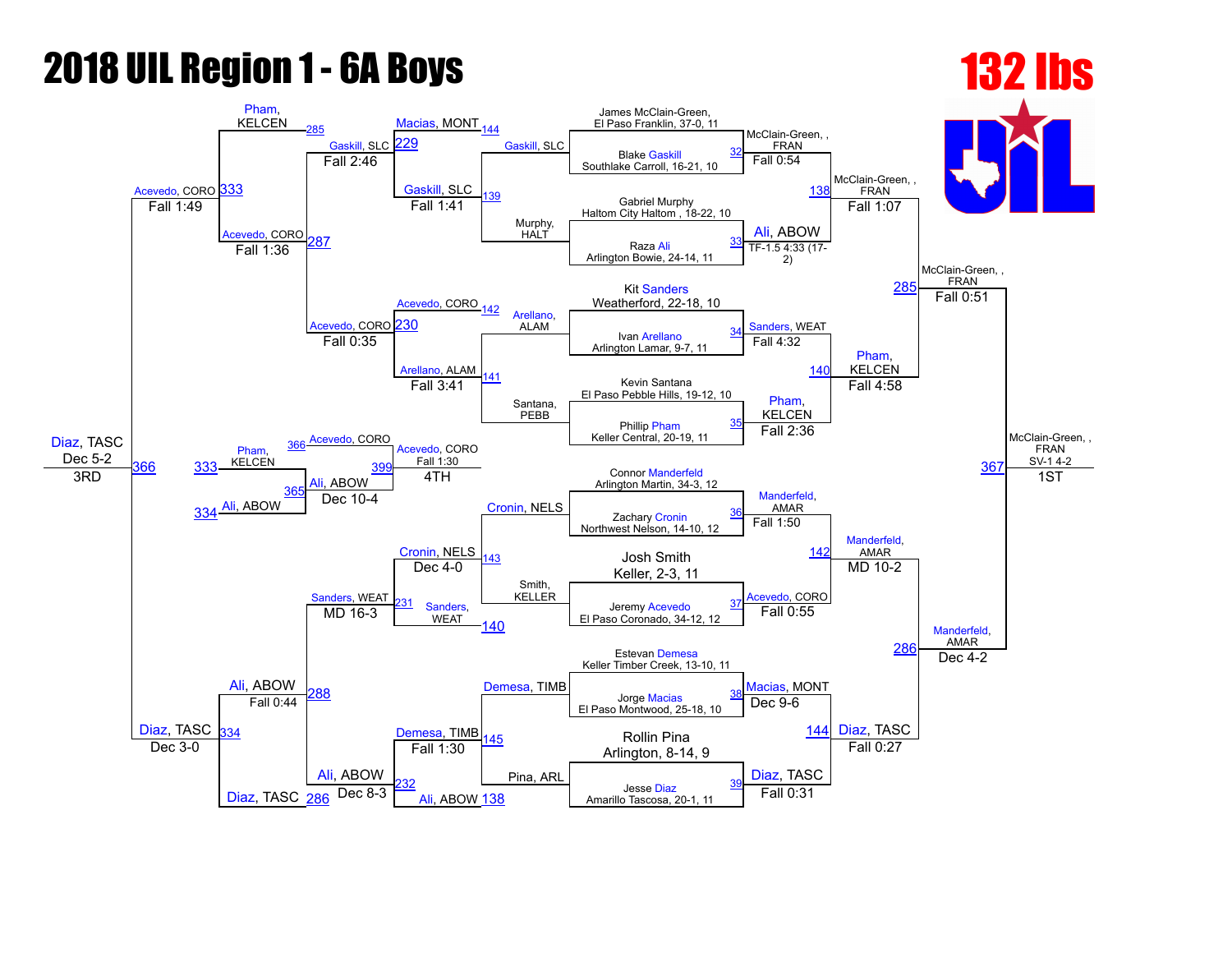# **2018 UIL Region 1 - 6A Boys 138 lbs**

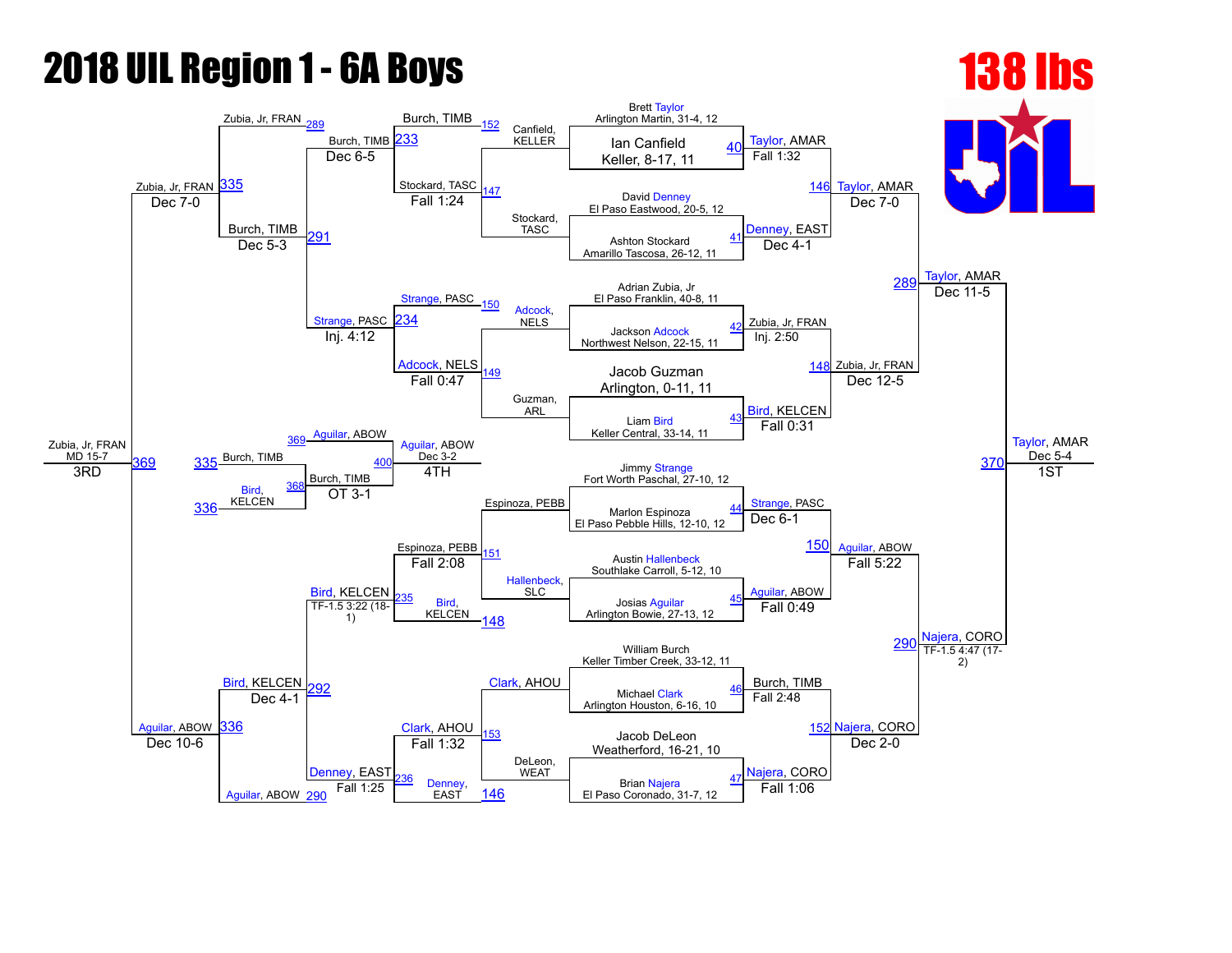## **2018 UIL Region 1 - 6A Boys 145 lbs**

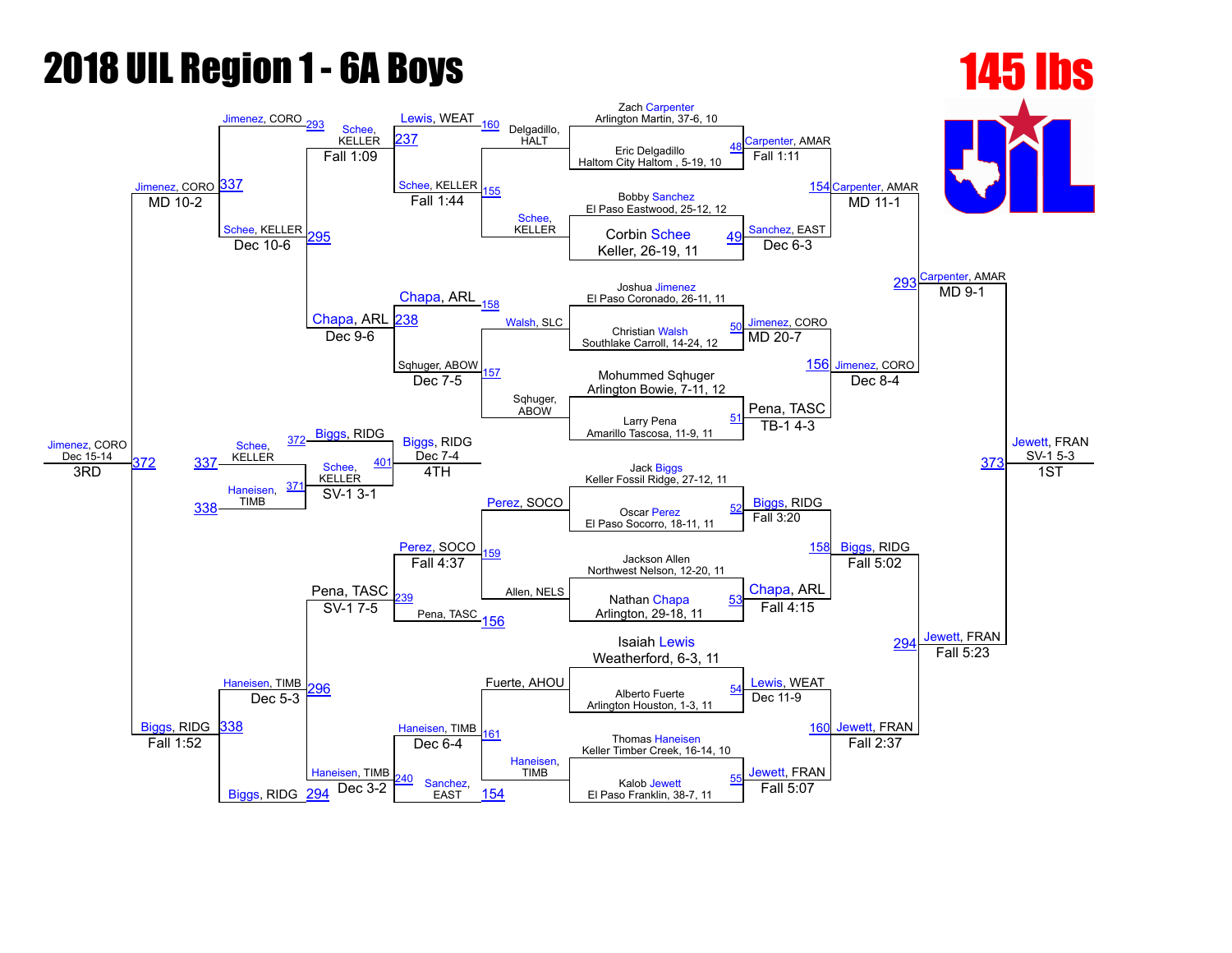## **2018 UIL Region 1 - 6A Boys 152 lbs**

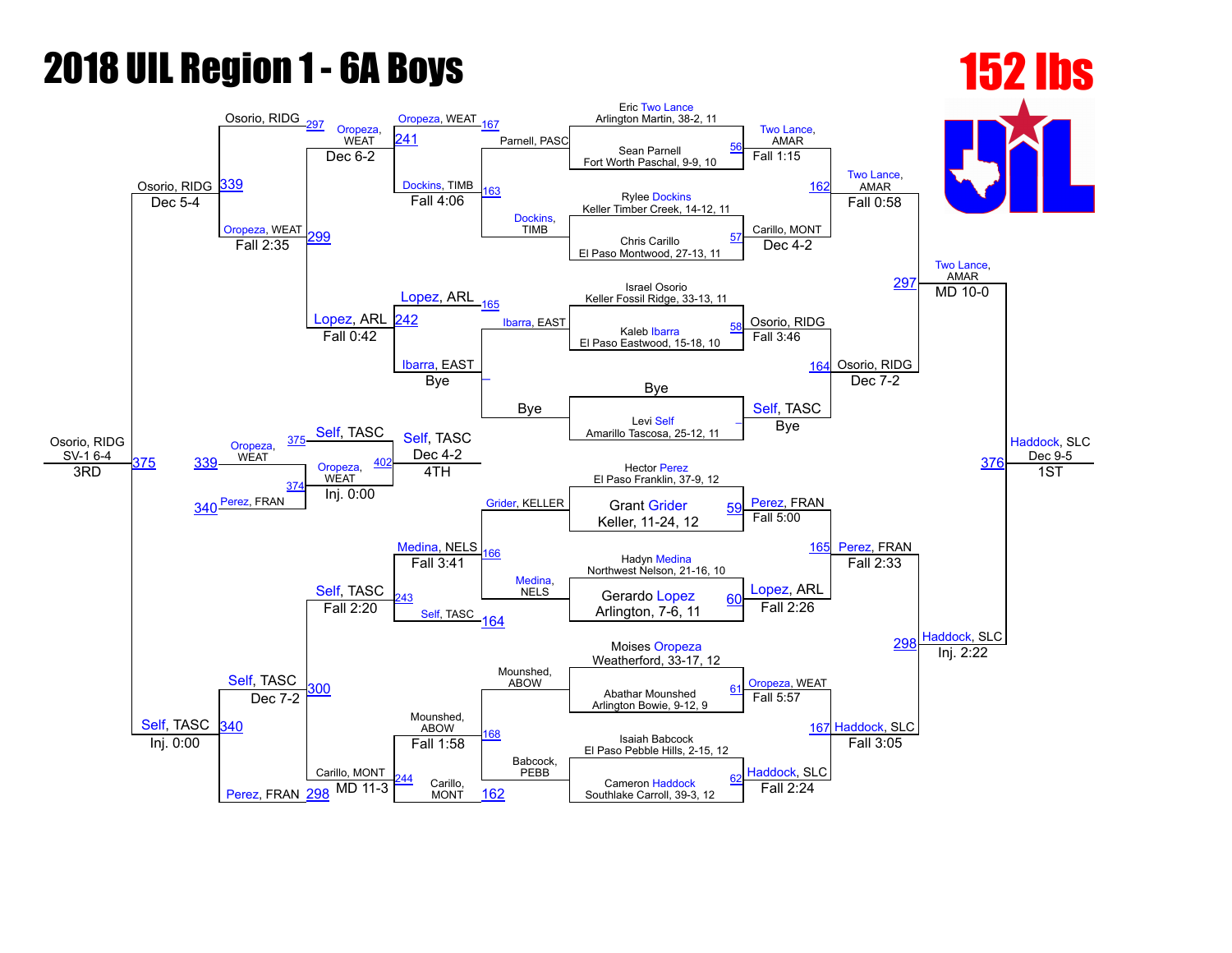## **2018 UIL Region 1 - 6A Boys 160 lbs**

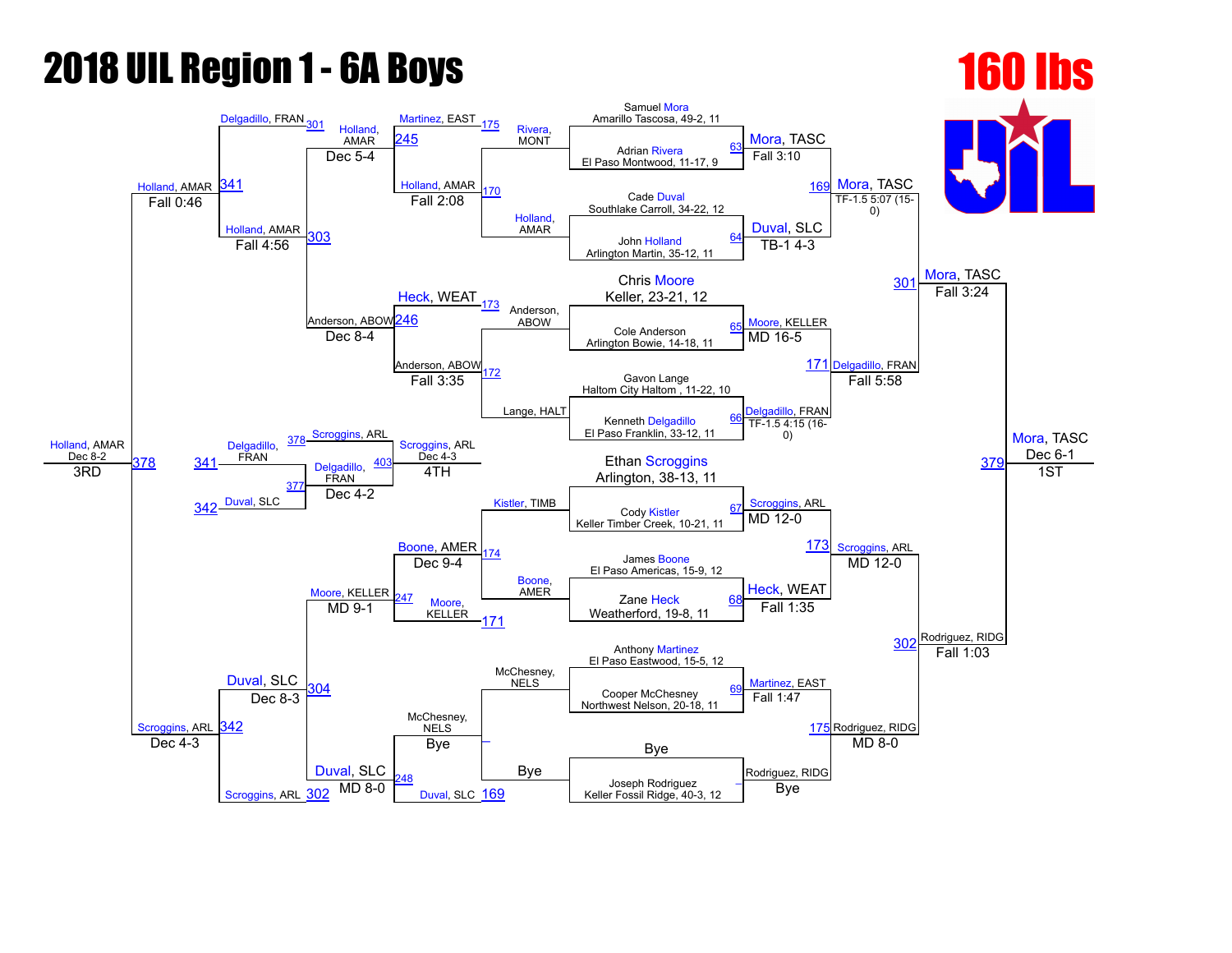## **2018 UIL Region 1 - 6A Boys 170 lbs**

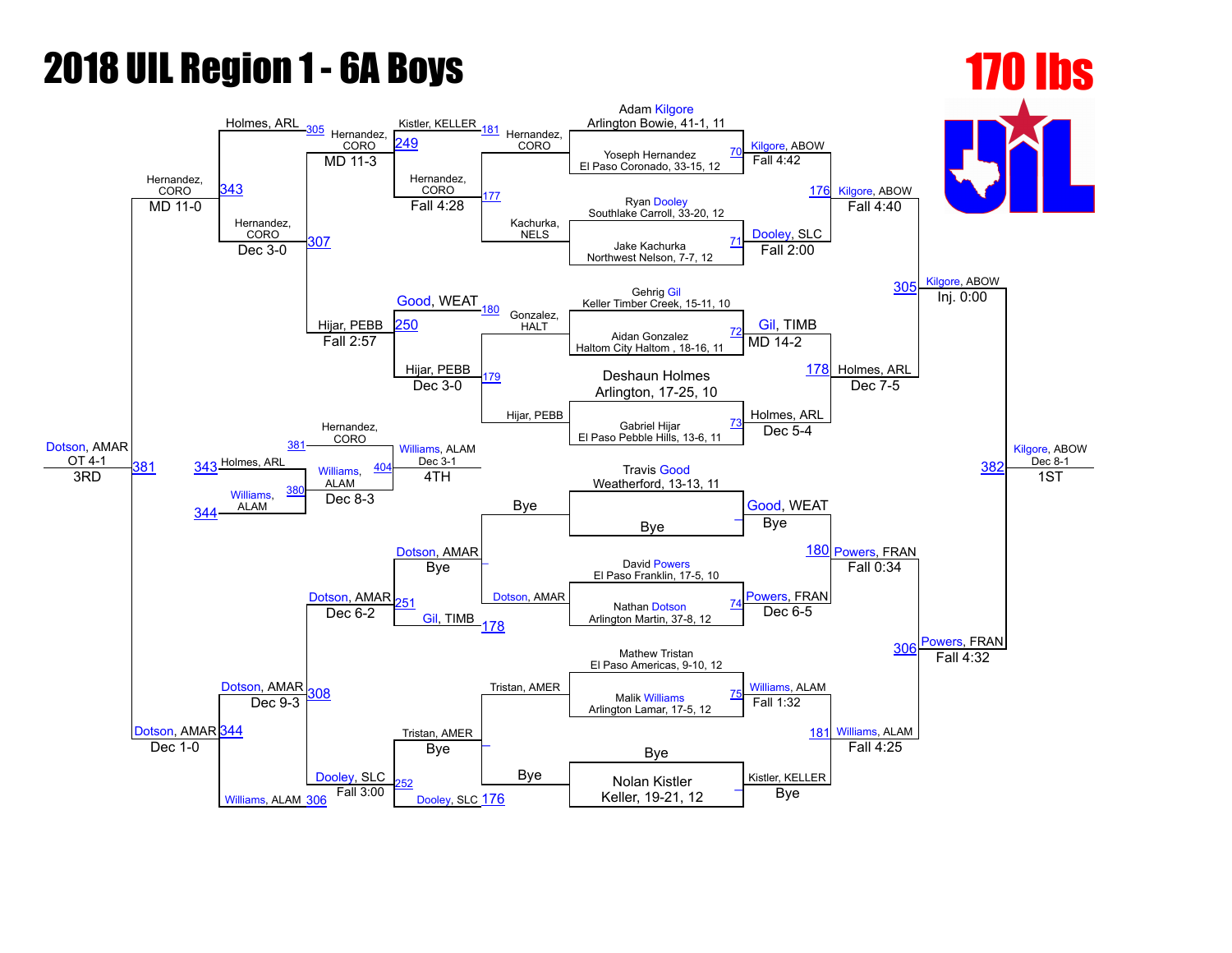### **2018 UIL Region 1 - 6A Boys 182 lbs**

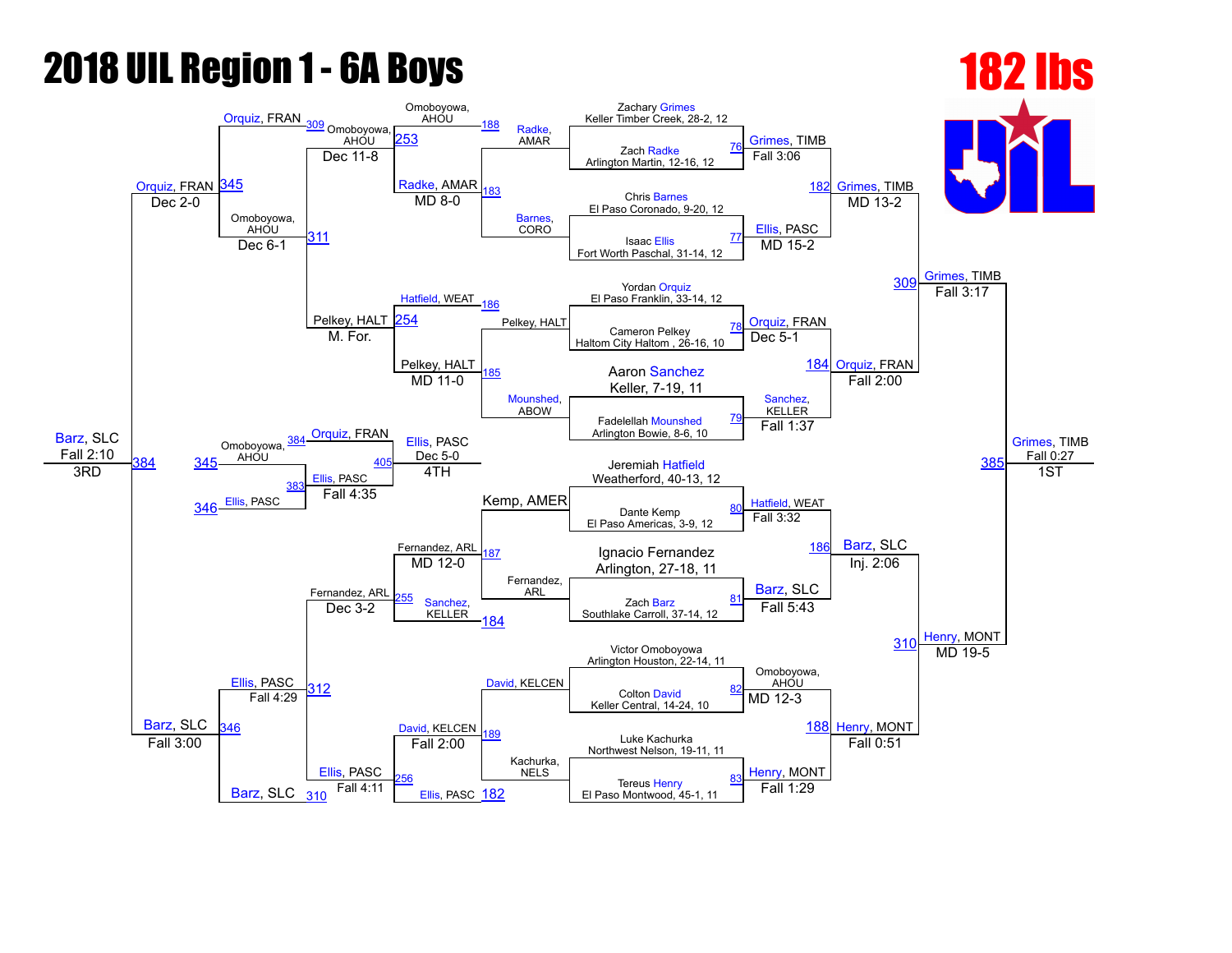## **2018 UIL Region 1 - 6A Boys 195 195 lbs**

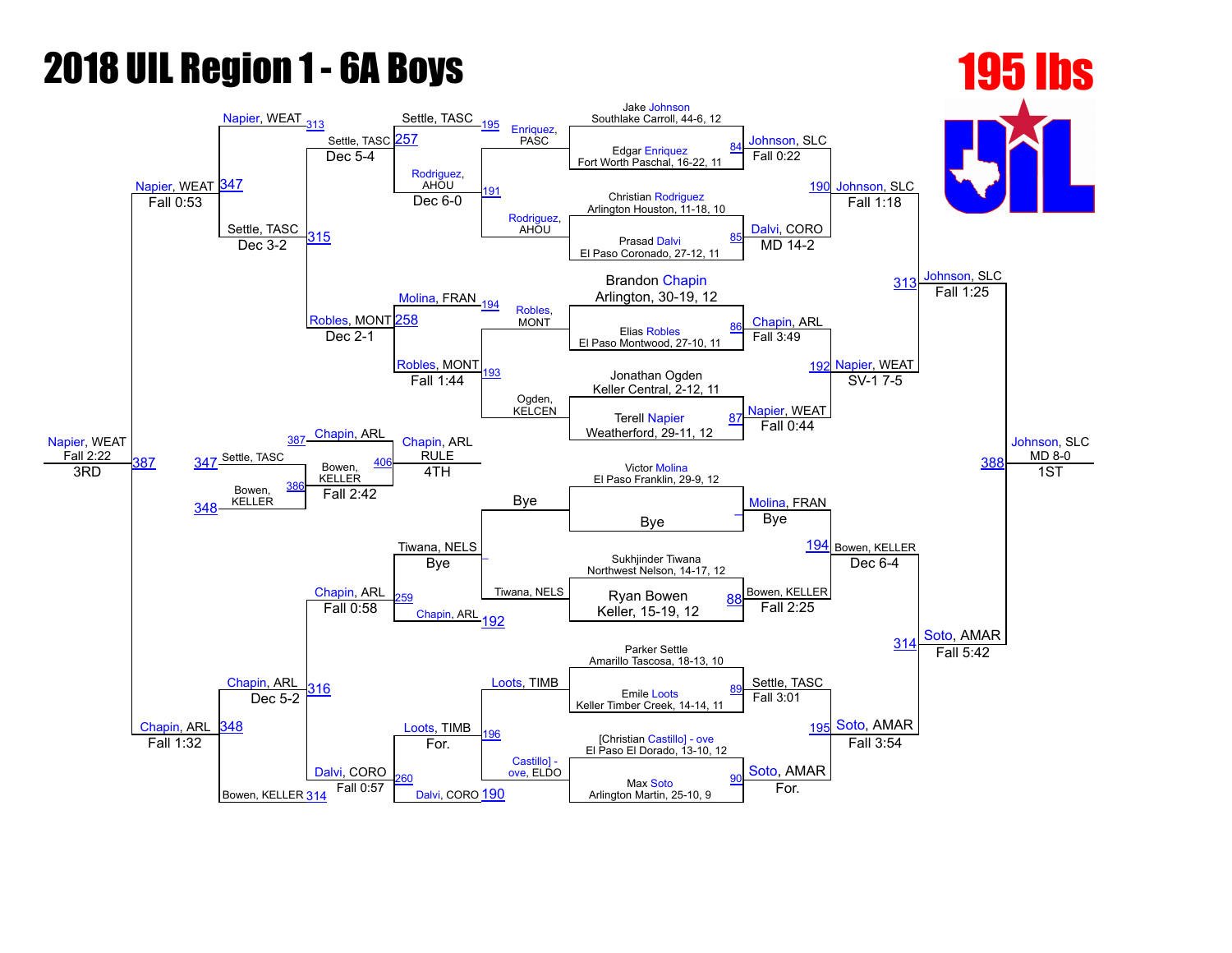## 2018 UIL Region 1 - 6A Boys 2018 220 lbs